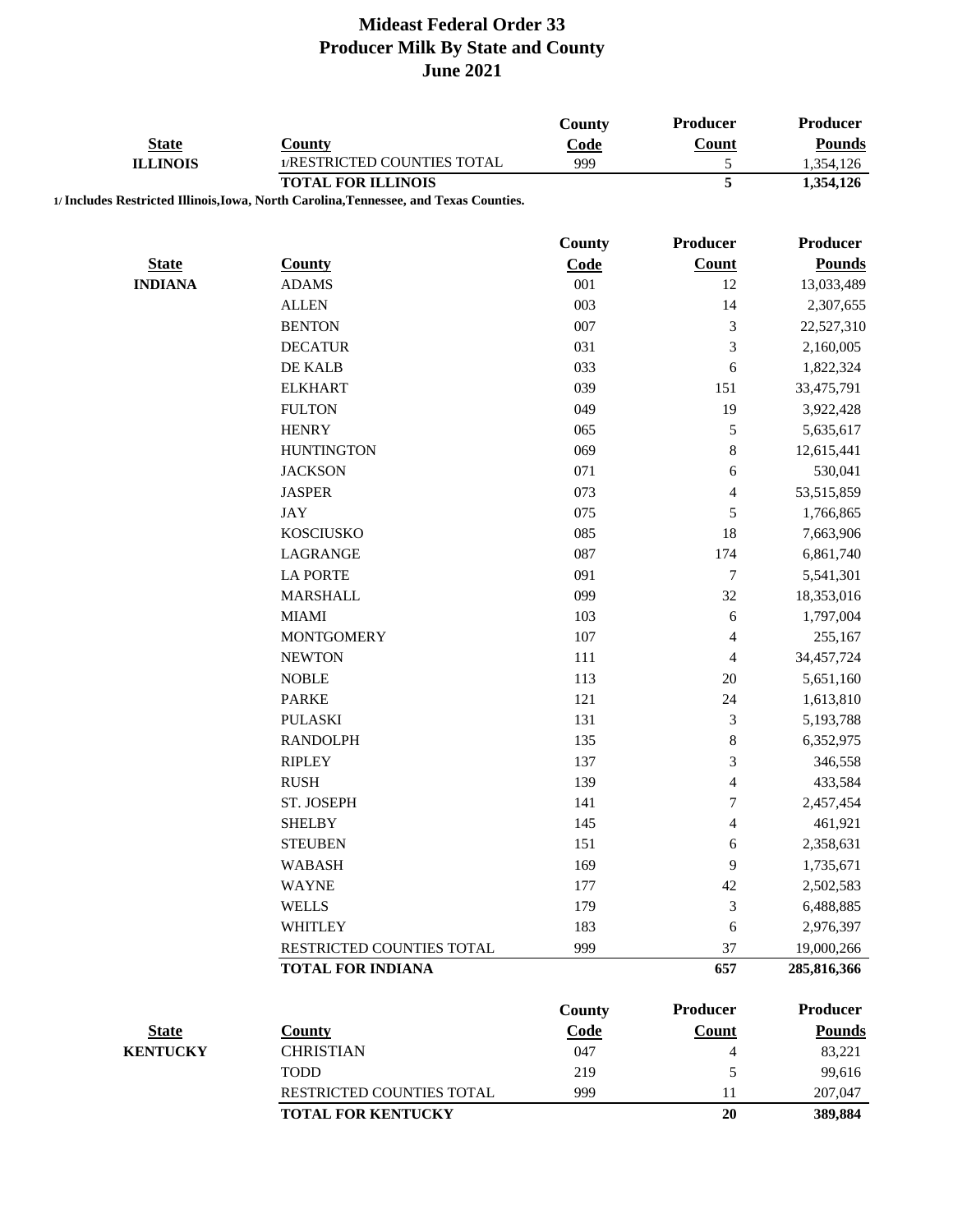| <b>State</b><br><b>MARYLAND</b> | County             | County<br>Code            | Producer<br>Count<br>33 | Producer<br><b>Pounds</b><br>2,790,786 |
|---------------------------------|--------------------|---------------------------|-------------------------|----------------------------------------|
|                                 |                    |                           |                         |                                        |
|                                 |                    | <b>TOTAL FOR MARYLAND</b> |                         |                                        |
|                                 |                    | <b>County</b>             | Producer                | <b>Producer</b>                        |
| <b>State</b>                    | <b>County</b>      | Code                      | <b>Count</b>            | <b>Pounds</b>                          |
| <b>MICHIGAN</b>                 | <b>ALCONA</b>      | 001                       | $\mathfrak{Z}$          | 867,646                                |
|                                 | <b>ALGER</b>       | 003                       | $\overline{4}$          | 299,586                                |
|                                 | <b>ALLEGAN</b>     | 005                       | 37                      | 28,623,199                             |
|                                 | <b>ALPENA</b>      | 007                       | 15                      | 4,075,152                              |
|                                 | <b>ARENAC</b>      | 011                       | 13                      | 7,562,467                              |
|                                 | <b>BARRY</b>       | 015                       | 19                      | 25,204,037                             |
|                                 | <b>BERRIEN</b>     | 021                       | 5                       | 2,694,033                              |
|                                 | <b>BRANCH</b>      | 023                       | $\,8\,$                 | 5,949,651                              |
|                                 | <b>CALHOUN</b>     | 025                       | 17                      | 12,230,948                             |
|                                 | <b>CHARLEVOIX</b>  | 029                       | $\overline{4}$          | 944,568                                |
|                                 | <b>CHIPPEWA</b>    | 033                       | $\overline{4}$          | 440,539                                |
|                                 | <b>CLARE</b>       | 035                       | 21                      | 1,943,926                              |
|                                 | <b>CLINTON</b>     | 037                       | 31                      | 60,290,888                             |
|                                 | <b>EATON</b>       | 045                       | 18                      | 2,028,531                              |
|                                 | <b>GENESEE</b>     | 049                       | $\overline{4}$          | 582,782                                |
|                                 | <b>GLADWIN</b>     | 051                       | $\mathfrak{Z}$          | 2,121,351                              |
|                                 | <b>GRATIOT</b>     | 057                       | 25                      | 76,501,198                             |
|                                 | <b>HILLSDALE</b>   | 059                       | 16                      | 9,412,177                              |
|                                 | <b>HURON</b>       | 063                       | 52                      | 62,106,304                             |
|                                 | <b>INGHAM</b>      | 065                       | 17                      | 7,504,273                              |
|                                 | <b>IONIA</b>       | 067                       | 26                      | 29,280,356                             |
|                                 | <b>IOSCO</b>       | 069                       | $10\,$                  | 5,019,787                              |
|                                 | <b>ISABELLA</b>    | 073                       | $27\,$                  | 12,310,418                             |
|                                 | <b>JACKSON</b>     | 075                       | 14                      | 6,505,917                              |
|                                 | <b>KALAMAZOO</b>   | 077                       |                         |                                        |
|                                 | <b>KENT</b>        | 081                       | 6<br>21                 | 8,412,605                              |
|                                 |                    |                           |                         | 12,720,858                             |
|                                 | <b>LAPEER</b>      | 087                       | 13                      | 1,708,860                              |
|                                 | <b>LENAWEE</b>     | 091                       | 18                      | 37,618,972                             |
|                                 | <b>LIVINGSTON</b>  | 093                       | $\sqrt{5}$              | 1,145,956                              |
|                                 | <b>MACOMB</b>      | 099                       | $\mathfrak{Z}$          | 172,773                                |
|                                 | <b>MASON</b>       | 105                       | 7                       | 2,785,962                              |
|                                 | <b>MECOSTA</b>     | 107                       | 14                      | 5,546,188                              |
|                                 | <b>MENOMINEE</b>   | 109                       | 10                      | 651,201                                |
|                                 | <b>MISSAUKEE</b>   | 113                       | 33                      | 48,500,008                             |
|                                 | <b>MONTCALM</b>    | 117                       | 29                      | 12,799,132                             |
|                                 | <b>MONTMORENCY</b> | 119                       | $\overline{4}$          | 613,722                                |
|                                 | <b>MUSKEGON</b>    | 121                       | 12                      | 17,552,969                             |
|                                 | NEWAYGO            | 123                       | 34                      | 16,565,872                             |
|                                 | <b>OGEMAW</b>      | 129                       | $26\,$                  | 7,464,974                              |
|                                 | <b>OSCEOLA</b>     | 133                       | 21                      | 16,956,258                             |
|                                 | <b>OSCODA</b>      | 135                       | $\sqrt{6}$              | 514,860                                |
|                                 | <b>OTTAWA</b>      | 139                       | 39                      | 45,654,470                             |
|                                 | <b>SAGINAW</b>     | 145                       | 9                       | 2,696,036                              |
|                                 | <b>ST. CLAIR</b>   | 147                       | 8                       | 1,877,266                              |
|                                 | ST. JOSEPH         | 149                       | 16                      | 8,126,022                              |
|                                 | <b>SANILAC</b>     | 151                       | 66                      | 43,194,790                             |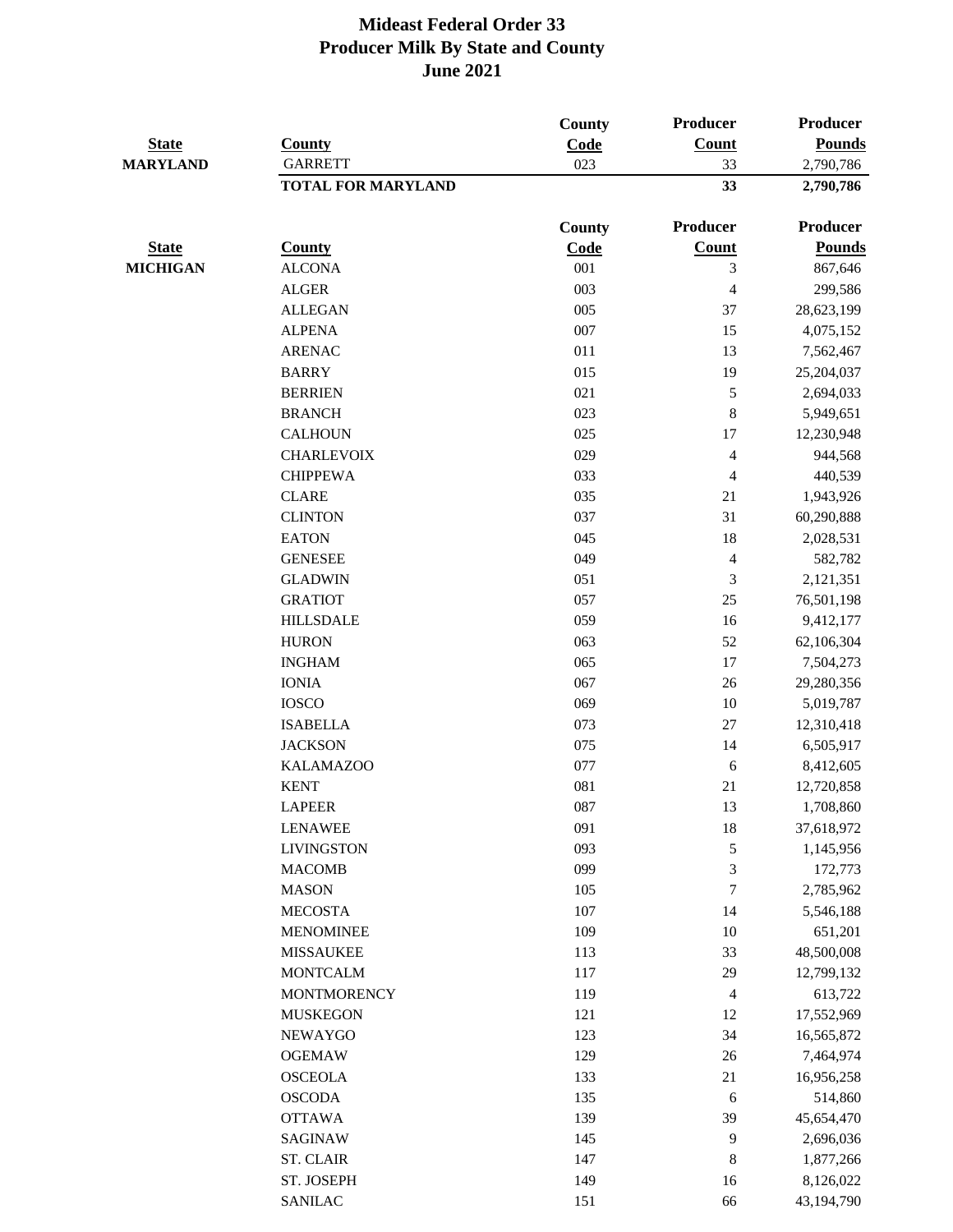|                 |                           | <b>County</b> | Producer                 | Producer        |
|-----------------|---------------------------|---------------|--------------------------|-----------------|
| <b>State</b>    | <b>County</b>             | Code          | Count                    | <b>Pounds</b>   |
| <b>MICHIGAN</b> | <b>SHIAWASSEE</b>         | 155           | $\,8\,$                  | 2,139,640       |
|                 | <b>TUSCOLA</b>            | 157           | 26                       | 20,693,794      |
|                 | VAN BUREN                 | 159           | 8                        | 18,112,259      |
|                 | WASHTENAW                 | 161           | 11                       | 3,202,001       |
|                 | <b>WEXFORD</b>            | 165           | 8                        | 1,305,851       |
|                 | RESTRICTED COUNTIES TOTAL | 999           | 25                       | 6,907,148       |
|                 | <b>TOTAL FOR MICHIGAN</b> |               | 879                      | 710,140,181     |
|                 |                           | County        | <b>Producer</b>          | <b>Producer</b> |
|                 | <b>County</b>             | Code          | <b>Count</b>             | <b>Pounds</b>   |
| <b>State</b>    | <b>CATTARAUGUS</b>        | 009           | 32                       | 19,656,480      |
| <b>NEW YORK</b> | <b>CHAUTAUQUA</b>         | 013           | 63                       | 20,352,483      |
|                 | <b>ERIE</b>               | 029           | 6                        | 1,061,611       |
|                 | <b>LIVINGSTON</b>         | 051           | $\overline{\mathcal{L}}$ | 5,370,987       |
|                 | <b>STEUBEN</b>            | 101           | 6                        | 5,788,085       |
|                 | <b>WYOMING</b>            | 121           | 9                        | 20,500,490      |
|                 | RESTRICTED COUNTIES TOTAL | 999           | $\overline{4}$           | 6,693,688       |
|                 | <b>TOTAL FOR NEW YORK</b> |               | 124                      | 79,423,824      |
|                 |                           | <b>County</b> | Producer                 | <b>Producer</b> |
| <b>State</b>    | <b>County</b>             | Code          | <b>Count</b>             | <b>Pounds</b>   |
| <b>OHIO</b>     | <b>ADAMS</b>              | 001           | 6                        | 454,005         |
|                 | <b>ALLEN</b>              | 003           | 3                        | 579,573         |
|                 | <b>ASHLAND</b>            | 005           | 33                       | 12,554,166      |
|                 | <b>ASHTABULA</b>          | 007           | 15                       | 6,505,053       |
|                 | <b>ATHENS</b>             | 009           | $\overline{4}$           | 291,574         |
|                 | <b>AUGLAIZE</b>           | 011           | 27                       | 5,499,694       |
|                 | <b>BELMONT</b>            | 013           | 7                        | 719,989         |
|                 | <b>BROWN</b>              | 015           | $\overline{4}$           | 492,845         |
|                 | <b>CARROLL</b>            | 019           | 18                       | 1,323,617       |
|                 | <b>CHAMPAIGN</b>          | 021           | 6                        | 517,932         |
|                 | <b>CLARK</b>              | 023           | $\overline{4}$           | 9,363,522       |
|                 | <b>CLINTON</b>            | 027           | 3                        | 227,122         |
|                 | <b>COLUMBIANA</b>         | 029           | 50                       | 11,702,200      |
|                 | <b>COSHOCTON</b>          | 031           | $21\,$                   | 3,773,837       |
|                 | <b>CRAWFORD</b>           | 033           | 7                        | 3,012,572       |
|                 | <b>DARKE</b>              | 037           | 29                       | 10,567,330      |
|                 | <b>DEFIANCE</b>           | 039           | 7                        | 10,667,257      |
|                 | <b>DELAWARE</b>           | 041           | 3                        | 209,334         |
|                 | <b>FAYETTE</b>            | 047           | 4                        | 1,062,146       |
|                 | <b>FULTON</b>             | 051           | 4                        | 5,415,421       |
|                 | <b>GEAUGA</b>             | 055           | 33                       | 4,336,058       |
|                 | <b>GREENE</b>             | 057           | 3                        | 1,166,581       |
|                 | <b>HANCOCK</b>            | 063           | 3                        | 1,712,443       |
|                 | <b>HARDIN</b>             | 065           | $\,8$                    | 18,211,064      |
|                 | <b>HARRISON</b>           | 067           | 4                        | 379,802         |
|                 | <b>HENRY</b>              | 069           | 5                        | 4,270,183       |
|                 | <b>HIGHLAND</b>           | 071           | $22\,$                   | 2,102,938       |
|                 | <b>HOLMES</b>             | 075           | 123                      | 13,526,730      |
|                 | <b>HURON</b>              | 077           | 38                       | 6,924,676       |
|                 | <b>JEFFERSON</b>          | 081           | $\sqrt{5}$               | 478,948         |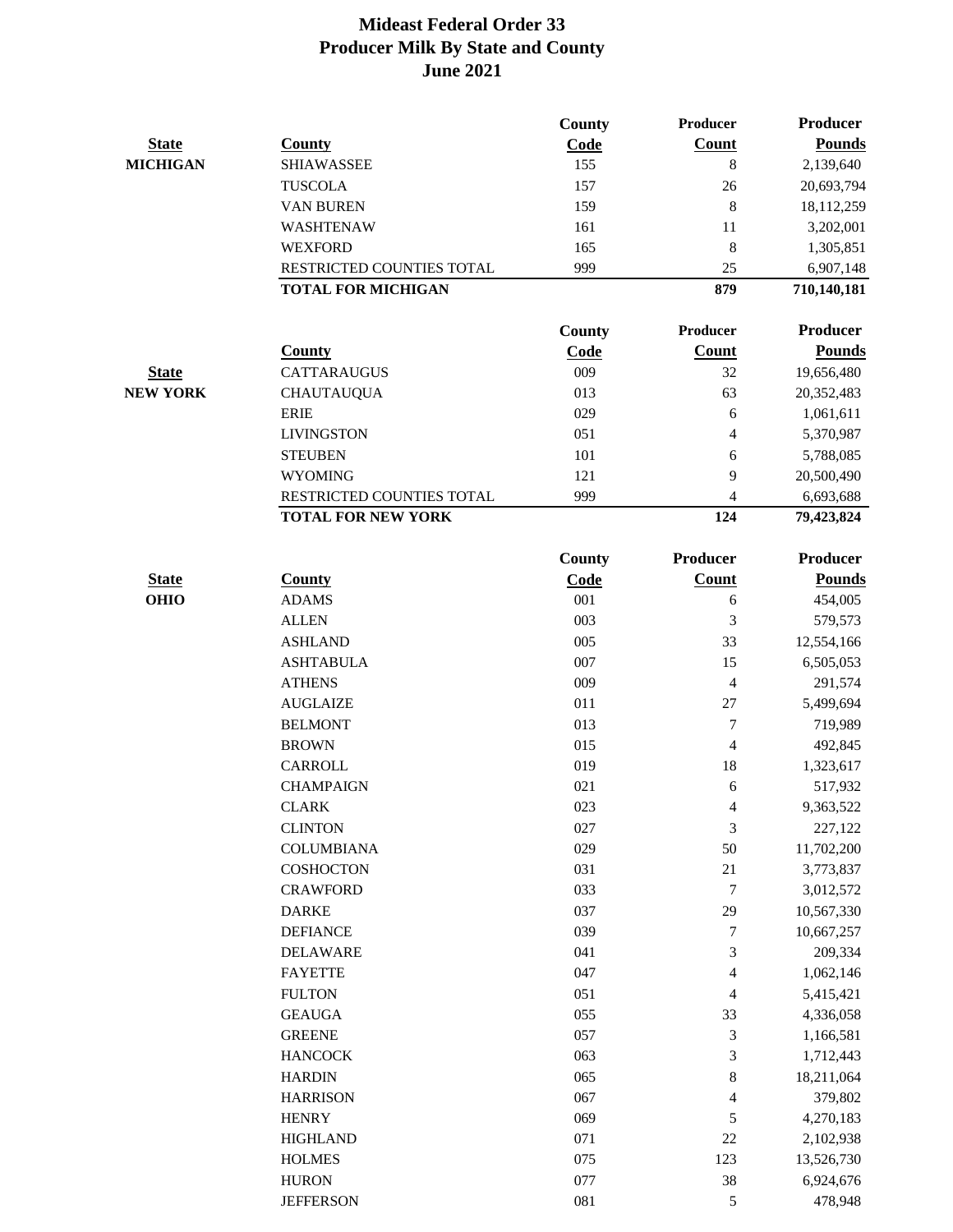|              |                           | County | Producer         | <b>Producer</b> |
|--------------|---------------------------|--------|------------------|-----------------|
| <b>State</b> | <b>County</b>             | Code   | Count            | <b>Pounds</b>   |
| <b>OHIO</b>  | <b>KNOX</b>               | 083    | 19               | 5,442,043       |
|              | <b>LICKING</b>            | 089    | 6                | 8,616,555       |
|              | <b>LOGAN</b>              | 091    | 23               | 4,390,840       |
|              | <b>LORAIN</b>             | 093    | $\,$ 8 $\,$      | 1,215,333       |
|              | <b>MADISON</b>            | 097    | 8                | 18,961,801      |
|              | <b>MAHONING</b>           | 099    | 21               | 5,743,628       |
|              | <b>MEDINA</b>             | 103    | 9                | 2,674,606       |
|              | <b>MERCER</b>             | 107    | 66               | 28,824,707      |
|              | <b>MIAMI</b>              | 109    | 5                | 636,080         |
|              | <b>MONROE</b>             | 111    | 6                | 759,276         |
|              | <b>MORGAN</b>             | 115    | 6                | 654,525         |
|              | <b>MORROW</b>             | 117    | 6                | 2,737,580       |
|              | <b>MUSKINGUM</b>          | 119    | $\,$ 8 $\,$      | 1,108,900       |
|              | <b>PAULDING</b>           | 125    | $\boldsymbol{7}$ | 21,670,409      |
|              | <b>PICKAWAY</b>           | 129    | 6                | 2,727,857       |
|              | <b>PORTAGE</b>            | 133    | 6                | 2,671,256       |
|              | <b>PREBLE</b>             | 135    | 6                | 1,201,577       |
|              | <b>PUTNAM</b>             | 137    | 8                | 7,151,048       |
|              | <b>RICHLAND</b>           | 139    | 102              | 11,622,301      |
|              | <b>ROSS</b>               | 141    | $\,$ 8 $\,$      | 827,562         |
|              | <b>SANDUSKY</b>           | 143    | 6                | 506,659         |
|              | <b>SHELBY</b>             | 149    | $27\,$           | 9,980,997       |
|              | <b>STARK</b>              | 151    | $42\,$           | 12,236,253      |
|              | <b>TRUMBULL</b>           | 155    | 16               | 3,469,454       |
|              | TUSCAWARAS                | 157    | 110              | 11,500,904      |
|              | <b>UNION</b>              | 159    | 6                | 946,141         |
|              | <b>VAN WERT</b>           | 161    | 7                | 8,045,637       |
|              | <b>WASHINGTON</b>         | 167    | 12               | 2,361,718       |
|              | <b>WAYNE</b>              | 169    | 160              | 57, 513, 538    |
|              | <b>WOOD</b>               | 173    | 4                | 10,921,799      |
|              | <b>WYANDOT</b>            | 175    | 4                | 679,285         |
|              | RESTRICTED COUNTIES TOTAL | 999    | $25\,$           | 27,617,337      |
|              | <b>TOTAL FOR OHIO</b>     |        | 1,252            | 413,466,218     |
|              |                           | County | <b>Producer</b>  | Producer        |
| <b>State</b> | <b>County</b>             | Code   | Count            | <b>Pounds</b>   |
| PENNSYLVANIA | <b>ARMSTRONG</b>          | 005    | 16               | 2,338,572       |
|              | <b>BEAVER</b>             | 007    | 18               | 1,053,094       |
|              | <b>BEDORD</b>             | 009    | 3                | 778,774         |
|              | <b>BERKS</b>              | 011    | 3                | 25,393          |
|              | <b>BRADFORD</b>           | 015    | 17               | 1,394,346       |
|              | <b>BUTLER</b>             | 019    | 22               | 3,425,934       |
|              | <b>CAMBRIA</b>            | 021    | 6                | 1,434,299       |
|              | <b>CENTRE</b>             | 027    | 8                | 1,694,909       |
|              | <b>CHESTER</b>            | 029    | 35               | 2,020,989       |
|              | <b>CLARION</b>            | 031    | 12               | 1,925,360       |
|              | <b>CLEARFIELD</b>         | 033    | $\overline{9}$   | 986,035         |
|              | <b>CLINTON</b>            | 035    | 17               | 312,335         |
|              | <b>COLUMBIA</b>           | 037    | $10\,$           | 260,944         |

CRAWFORD 039 74 16,937,079